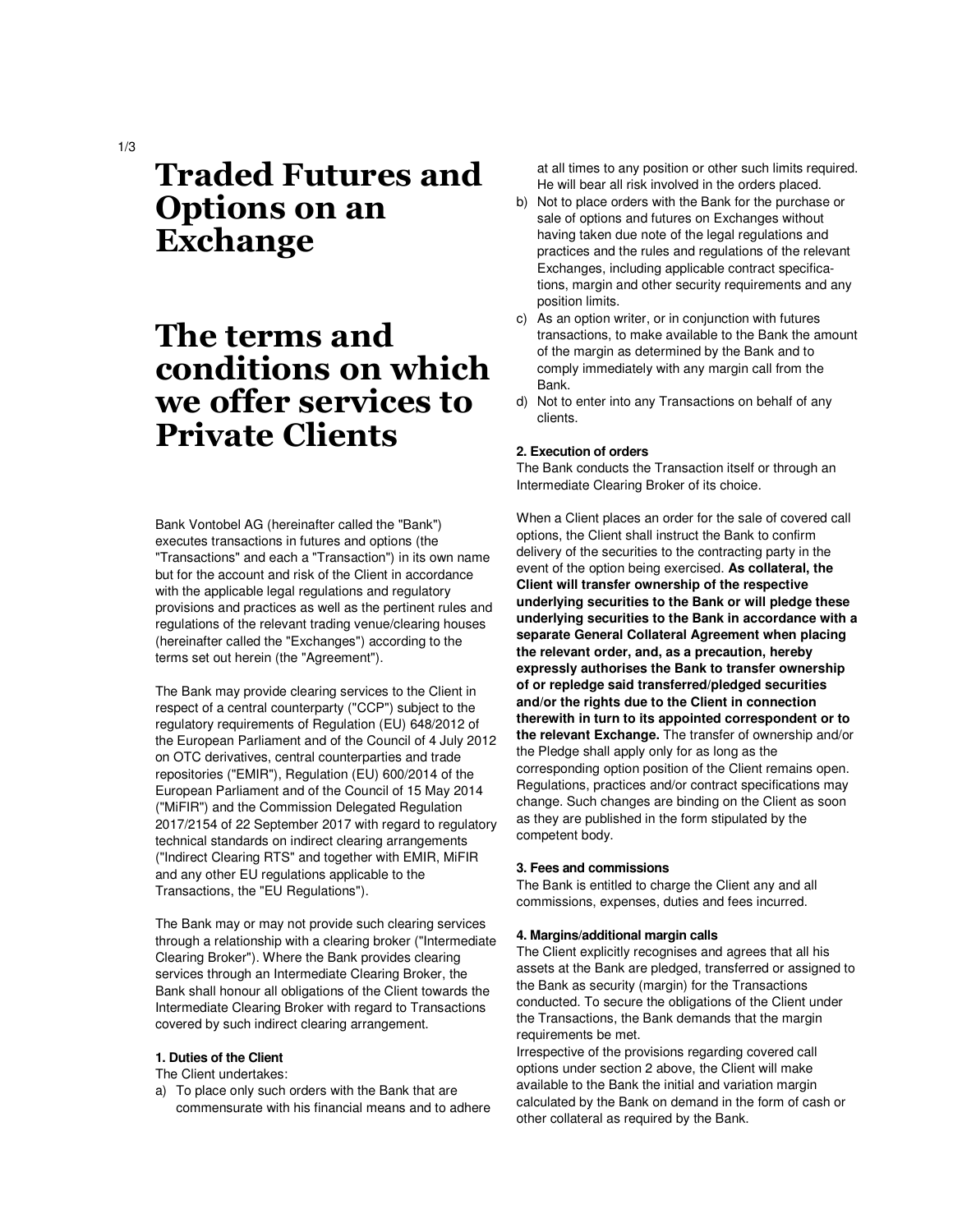The Bank sets the margin requirements and may alter them at any time. It calculates the margins for all open positions on a daily basis. As long as a position remains open, the minimum margin must remain available as cover in the form of collateral in the amount required by the Bank. If the margin proves to be insufficient, the Bank will demand additional collateral from the Client (additional margin call). This call may be addressed either to the Client or to the Proxy who is hereby expressly authorised by the Client to respond to such calls. The Bank may, but is not obliged to, release any credit surplus to the Client. The margin requirements of the Bank may be stricter than those of the Exchanges concerned.

# **5. Liquidation of positions**

The Bank is expressly authorised, but not obliged, to close out, i.e. to liquidate, positions in full or in part immediately without granting an extension, if the margin requirements are no longer satisfied in full, be this due to a failure of the Client to comply with a margin call or due to depreciation in the value of the collateral below the amount required by the Bank.

In the Client's interest, the Bank may, but is not obliged to, close out any options contract that is in the money on the last trading day before maturity of the contract, unless it receives instructions to the contrary from the Client by 5 pm (Swiss time) at the latest.

Unless the Bank receives formal instructions to the contrary from the Client at the latest five business days prior to the first notice day, the contracts will be closed out on that date. This rule applies to contracts with physical delivery. By contrast, in the case of contracts requiring cash settlement, the positions can be held until the scheduled maturity date.

### **6. Relationship with Intermediate Clearing Brokers**

The Client acknowledges that upon the occurrence of a default of the Bank, the Intermediate Clearing Broker may communicate with the Client directly.

Notwithstanding anything in the Agreement or any prior agreement between the Bank and the Client, in relation to Transactions which the Bank clears on a CCP subject to the EU Regulations ("EU Indirect Clearing Transactions" and the Transactions entered into between the Bank and the Intermediate Clearing Broker to that effect the "CM/Bank IC Transactions"), the Client acknowledges and agrees as follows:

- (a) the Client acknowledges that the Intermediate Clearing Broker is not a party to this Agreement;
- (b) in relation to EU Indirect Clearing Transactions which relate to CM/Bank IC Transactions held through a gross omnibus indirect client account, the Client acknowledges that in the event of a default of the Bank and subject to the satisfaction of certain conditions, the Intermediate Clearing Broker may:
	- $(i)$  transfer the transaction(s) it has with the Bank which are related to those EU

Indirect Clearing Transactions to a replacement clearing firm ("porting"), provided that such transfer may occur without the consent of the Bank; or

- (ii) close-out and/or otherwise liquidate related transactions which the Intermediate Clearing Broker has entered into with the Bank and liquidate associated margin (without reference to the Client), and return any balance to the Client directly (a "leapfrog"); or
- (iii) if porting or leapfrog is not successful, return the balance owed to the Bank (if any) for the account of the Client;
- (c) the Client acknowledges that the Intermediate Clearing Broker may set its own requirements which will need to be satisfied in order for the Intermediate Clearing Broker to be able to facilitate porting or leapfrog and whether the Intermediate Clearing Broker may port or leapfrog is to be determined in its sole discretion. The Intermediate Clearing Broker's conditions to porting may include:
	- (i) notice and other required information having been given to Intermediate Clearing Broker prior to any cut-off time established by the Intermediate Clearing Broker;
	- (ii) the arrangement being in compliance with applicable law and legally effective;
	- (iii) the Intermediate Clearing Broker being able to transact with the replacement clearing firm in accordance with its own internal requirements; and
	- (iv) the Intermediate Clearing Broker being indemnified and held harmless by the Client to its satisfaction;
- (d) in relation to EU Indirect Clearing Transactions which relate to CM/Bank IC Transactions held through a basic omnibus indirect client account, the Client acknowledges that:
	- (i) in the event of a default of the Bank, the Intermediate Clearing Broker may (without reference to the Client) take steps to close-out and/or otherwise liquidate transactions related to EU Indirect Clearing Transactions which the Intermediate Clearing Broker has entered into with the Bank alongside other transactions of other clients in the same basic omnibus indirect client account, and liquidate and apply margin associated with the account to the extent it has been provided to it;
	- (ii) in such circumstances the Intermediate Clearing Broker will be obliged to return the balance owed to the Bank (if any) for the account of the Client; and
	- (iii) the Intermediate Clearing Broker shall do so in a timeframe it determines and